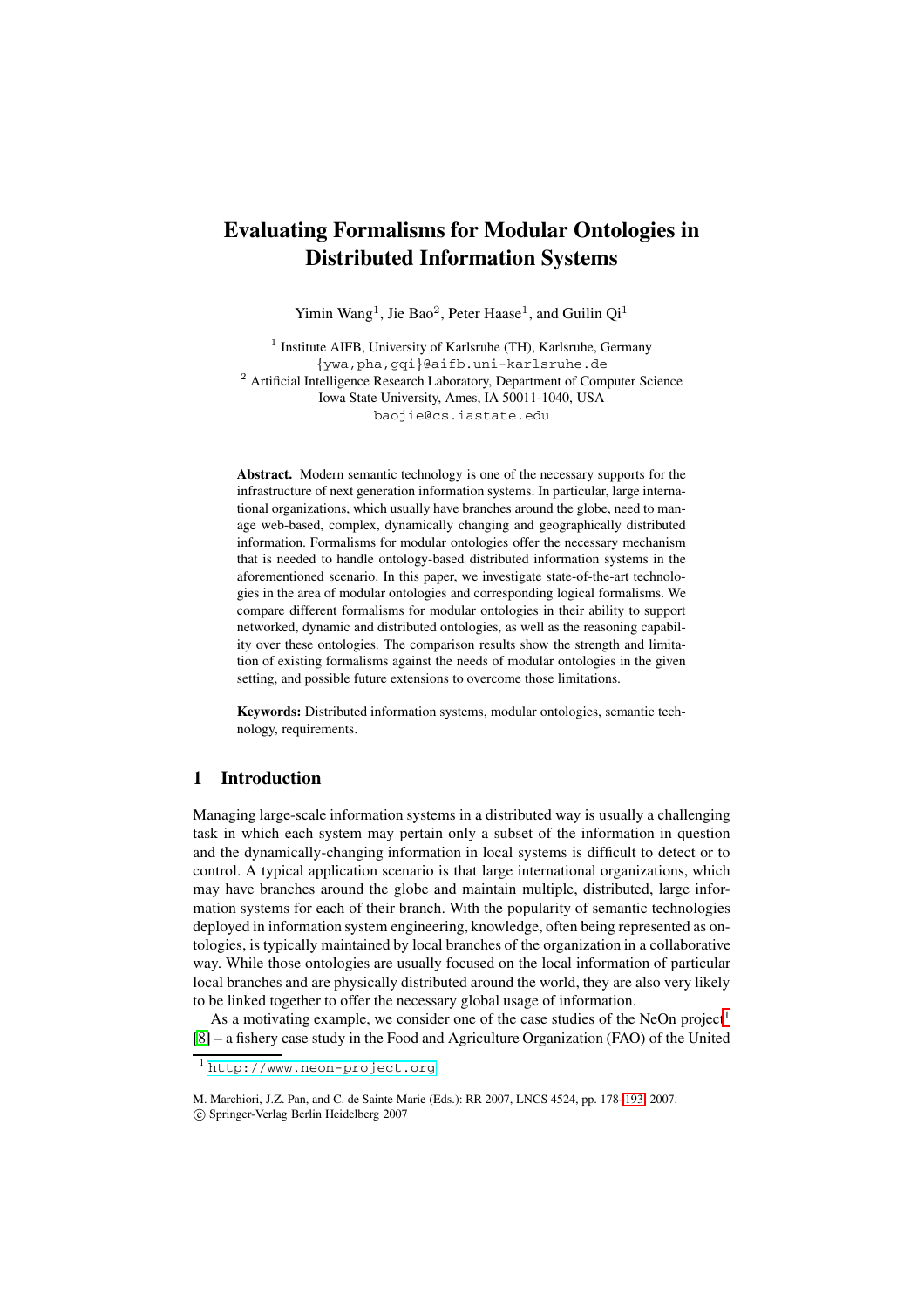Nations (UN). This case study aims to improve the interoperability of FAO information systems in the fishery domain, integrating and using *networked ontologies* [14], by creating and maintaining distributed ontologies (and ontology mappings) in the fishery domain. In particular, FAO has large sets of fishery ontology data with the following features and requirements:

- 1. *Networking.* The ontology data sets in FAO are intensively interconnected [by](#page-14-1) different subjects, languages, countries and other geopolitical aspects in a secure networked environment with clear boundary for information hiding and encapsulation.
- 2. *Dynamics.* In FAO, the ontologies are large, interconnected and changing over time. Therefore, an approach that can handle ontology data in a dynamic way with change monitoring and propagation is required.
- 3. *Distribution.* Because FAO has many branches around the world, the ontologies in FAO are distributed rather than centralized, which arises challenges in loose coupling and autonomous management.
- 4. *Reasoning.* FAO ontologies, which usually consist of both terminologies and assertional data in FAO fishery case studyies, need reasoning support with high efficiency and good scalability.

We argue that such a scenario is common to typical large-scale distributed information systems that are deployed using semantic applications, especially for knowledge management in big international organizations. Hence, there have been considerable recent efforts to provide solutions for such a scenario. For example, the recent W3C recommendation, OWL Web Ontology Language [23] can represent and connect ontologies on the Web in a machine readable format, which is one of the central concerns of the Semantic Web [5,30]. Borgida and colleagues proposes Distributed Description Logics (DDL) to correspond the federated information sources [6] and a DDL implementation DRAGO [28]. However, these current te[chno](#page-14-2)logies often have difficulties in handling ontological data against the requirements mentioned above:

- 1. Traditional ontolo[gy](#page-13-0) [fo](#page-15-0)rmalisms, e.g. Frame System or Description Logics, are designed for centralized ontologies rather than decentralized o[nes](#page-14-3). Furthermore, most ontology manag[eme](#page-15-1)nt systems do not support processing large instance data represented in the form of ontologies in the decentralized scenario.
- 2. In a scenario with interconnected ontology modules, ideally, when one ontology module is updated, the depending ontology modules should be updated as well to reflect the changes. However, few current technologies can support such dynamic automatic updating.
- 3. What is still missing is a *principled* approach to support distributed ontologies, where the individual ontology modules are physically distributed, loosely coupled and autonomously managed.
- 4. Some reasoners are able to support either local TBox reasoning (e.g. FaCT++ [35]) or distributed TBox reasoning (e.g. DRAGO [28] and Pellet [31]), while others are good at ABox reasoning (e.g. KAON2 [24]). However, handling both TBox and ABox in a distributed, efficient and scalable way for modular ontologies is a challenging task for reasoners.

To manage information generated and maintain[ed i](#page-15-1)n such distr[ibut](#page-15-2)ed settings, we need knowledge representation formalisms and t[ools](#page-14-4) to meet the following challenge: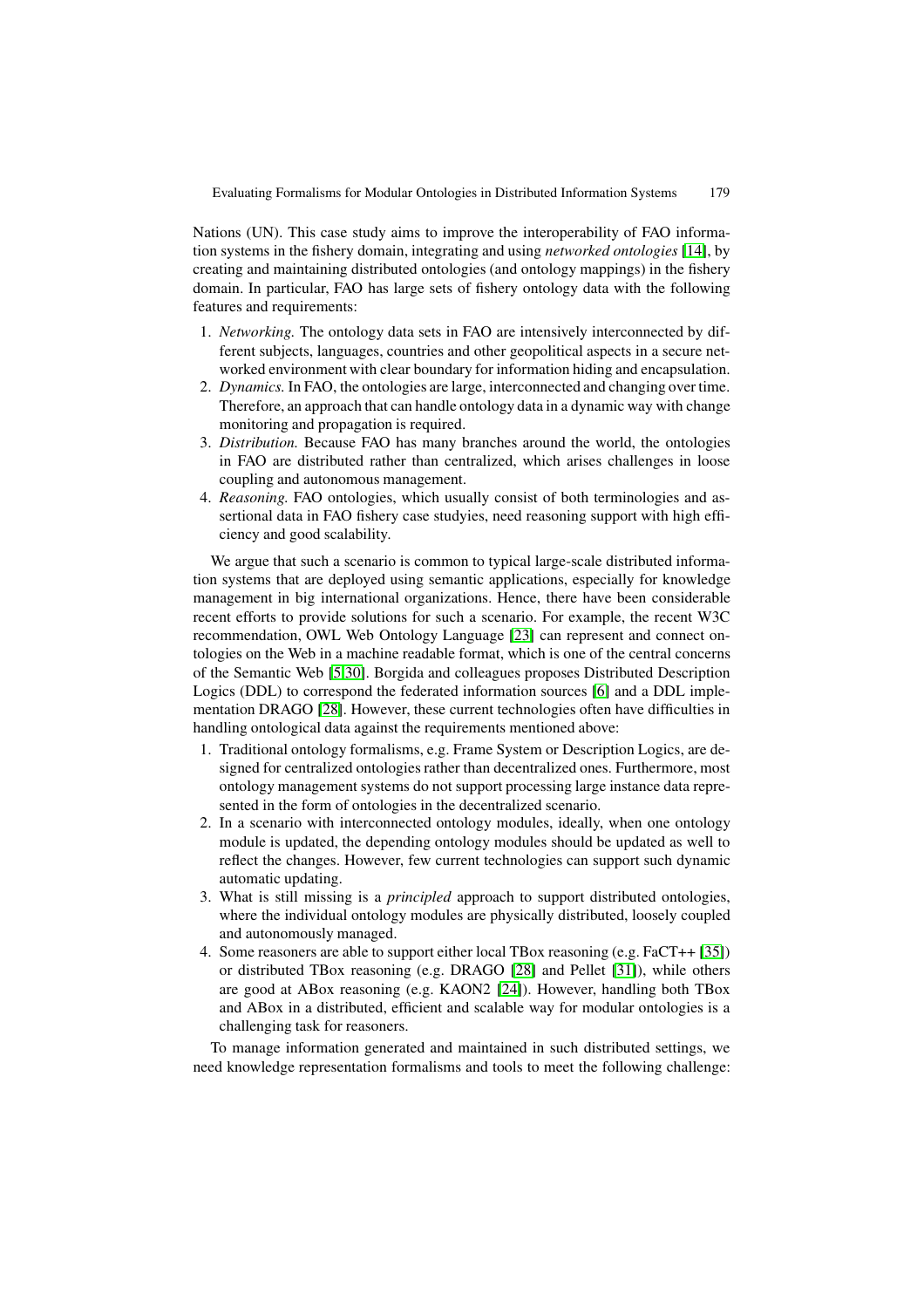How to properly manage multiple networked, distributed, dynamic ontologies and provide corresponding reasoning support? In this paper, we investigate approaches to represent and exploit such networked ontologies, considering the recent advances in formalisms for modular ontologies and distributed reasoning techniques.

In the following sections, we firstly introduce some preliminaries of description logics and modular ontologies in Section 2. We analyze requirements of networked ontologies and comparison criteria for different formalisms on their language functionality and expressivity in Section 3. We compare several formalisms for the need of networked ontologies in the light of the given set of requirements in Section 4 and identify some critical unsolved problems in modelin[g a](#page-2-0)nd reasoning with networked ontologies and discuss possible solutions to those problems Section 6. We summarize the paper and outline future work in Sec[tio](#page-3-0)n 7.

# **2 Preliminaries**

<span id="page-2-0"></span>Formalisms of modular ontolo[gi](#page-13-1)es studied in this paper mainly aim to handle subsets of OWL-DL with Description Logics (DLs) as the underlying logical formalism. Therefore, we first introduce basic preliminaries of DLs to allow a better understanding of the formalisms introduced in Section 4. Furthermore, we also briefly introduce modular ontologies and their roles in the distributed information systems.

#### **2.1 Description Logics**

**Syntax.** Given  $R$  as a finite set of [tra](#page-6-0)nsitive and inclusion axioms with normal role names  $N_R$ , a  $\mathcal{SHLQ}$ -role is either some  $R \in N_R$  or an *inverse role*  $R^-$  for  $R \in N_R$ . Trans(R) and  $R \sqsubseteq S$  represent the transitive and inclusion axioms, respectively, where R and S are roles. A simple role is a SHIQ-*role* that neither its sub-roles nor itself is transitive. Let  $N_C$  be a set of *concept names*, the set of  $\mathcal{SHIQ}$ -concepts is the minimal set such that every concept  $C \in N_C$  is a  $\mathcal{SHIQ}$ -concept and for C and D are  $\mathcal{SHIQ}$ concepts, R is a role, S a simple role and n a positive integer, then  $(\neg C)$ ,  $(C \sqcap D)$ ,  $(C \sqcup D)$ ,  $(\exists R.C)$ ,  $(\forall R.C)$ ,  $(\leq nSC)$  and  $(\geq nSC)$  are also  $\mathcal{SHIQ}$ -concepts.

Therefore we have a knowledge base  $KB$  that is a triple  $(R, T, A)$  where R is the RBox, TBox  $T$  is a finite set of axioms representing the concept inclusions with the

**Table 1.** Semantics of  $\mathcal{SHIQ} - \mathcal{KB}$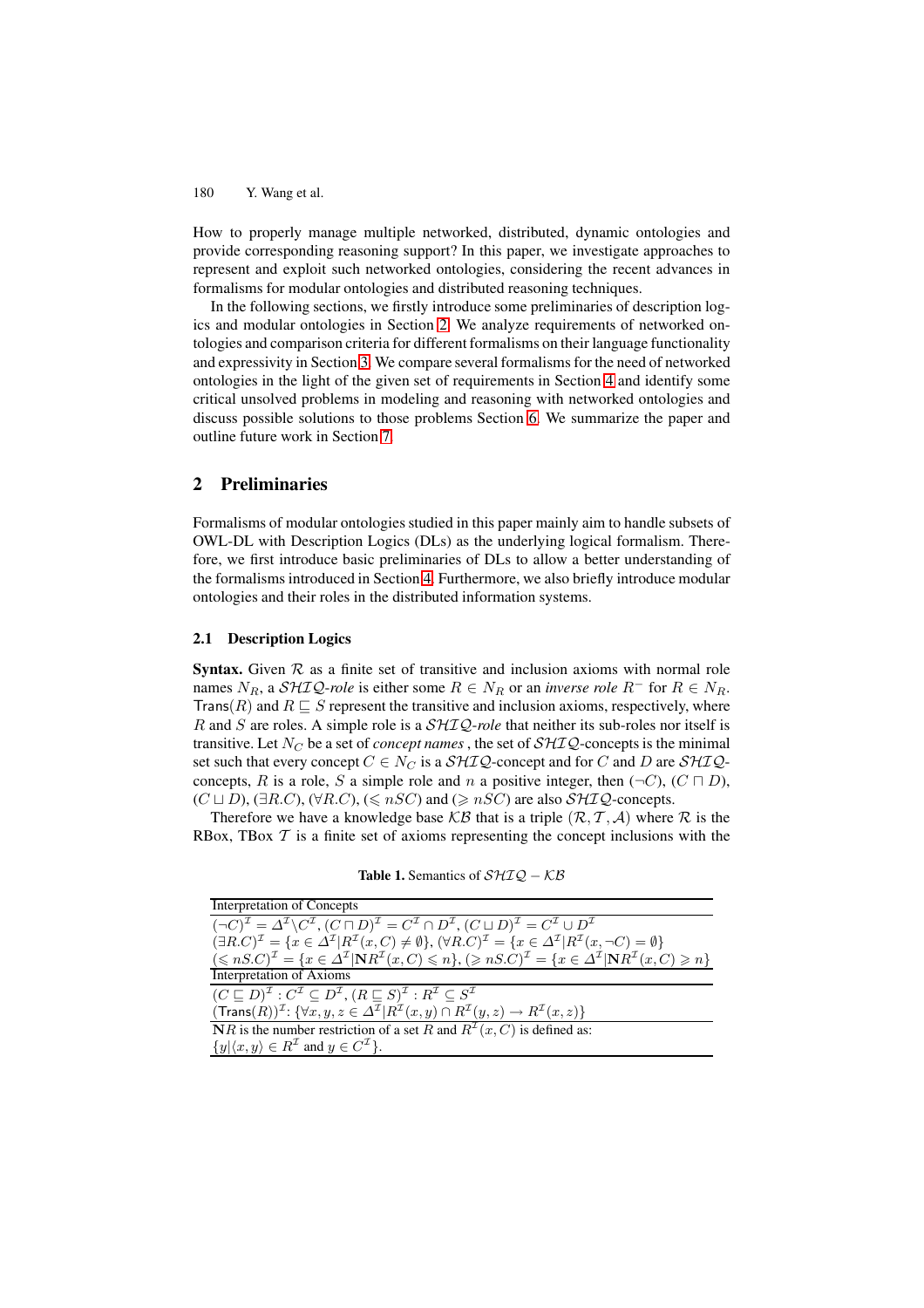form  $C \sqsubseteq D$ , ABox A is a finite set of axioms with the form  $C(x)$ ,  $R(x, y)$ , and  $x = y$ (or  $x \neq y$ ) that consists (un)equality-relations.

**Semantics.** The semantics of  $KB$  is given by the interpretation  $\mathcal{I} = (\Delta^{\mathcal{I}}, \mathcal{I}')$  that consists of a non-empty set  $\Delta^{\mathcal{I}}$  (the domain of  $\mathcal{I}$ ) and the function  $^{\mathcal{I}'}$  in the Table 1 [17]. The satisfiability checking of  $KB$  in expressive DLs is performed by reducing the subsumption, and the reasoning over TBox and role hierarchy can be reduced to reasoning over only role hierarchy [16]. The interpretation  $\mathcal I$  is the model of  $\mathcal R$  and  $\mathcal T$ if for each  $R \sqsubseteq S \in \mathcal{R}$ ,  $R^{\mathcal{I}} \subseteq S^{\mathcal{I}}$  and for each  $C \sqsubseteq D \in \mathcal{T}$ ,  $C^{\mathcal{I}} \subseteq D^{\mathcal{I}}$ .

#### **2.2 Modular Ontologies**

**Syntax.** A modular ontology usual[ly](#page-14-5) [c](#page-14-5)ontains a set of component theories (modules) from same or different languages, and a set of semantic connections between those component. Formally, an abstract modular ontology  $\mathcal{Z} = \langle \{L_i\}, \{M_{ij}\}_{i\neq j} \rangle$  contains a set of modules  $Li$ , each is a TBox of a subset of  $\mathcal{SHIQ}$ , and a set of semantic connections  $M_{ij}$  between  $L_i$  and  $L_j$  for some  $i \neq j$ .

Two broad types of modular ontology languages have been studied [3]. The linking or mapping approach requires signatures of modules to be disjoint, i.e. Sig $(L_i) \cap$  $Sig(L_j) = \emptyset$ , for  $i \neq j$ ;  $M_{ij}$  serves as the *mapping* between  $L_i$  and  $L_j$ . On the other hand, the importing approach allows modules to share terms. Formally, for a module  $L_i$ , a subset of its symbols  $\text{Loc}(L_i) \subseteq \text{Sig}(L_i)$  is [ca](#page-13-2)lled  $L_i$ 's *local signature*; the set of terms in  $\text{Ext}(L_i) = \text{Sig}(L_i) \setminus \text{Loc}(L_i)$  is called  $L_i$ 's *external signature*; a term  $t \in \text{Loc}(L_i) \cap \text{Ext}(L_j)$   $(i \neq j)$  is said an imported term of j. Hence, semantic connection  $M_{ij}$  in the importing approach only allows name reuse in the form of  $L_i \stackrel{t}{\rightarrow} L_j.$ 

**Semantics.** An interpretation  $\mathcal{I} = \langle \{\mathcal{I}_i\}, \{r_{ij}\}_{i \neq j} \rangle$  of abstract modular ontology  $\Sigma = \langle \{L_i\}, \{M_{ij}\}_{i \neq j} \rangle$ , where  $\mathcal{I}_i = \langle \Delta^{\mathcal{I}_i}, (\cdot)^{\mathcal{I}_i} \rangle$  is the *local interpretation* of module  $L_i$ ; *domain relation*  $r_{ij} \subseteq \Delta^{\mathcal{I}_i} \times \Delta^{\mathcal{I}_j}$  is the interpretation for the semantic connection from  $L_i$  to  $L_j$ . It should be noted that two domains  $\Delta^{\mathcal{I}_i}$  and  $\Delta^{\mathcal{I}_j}$  are *not necessarily* the same or are disjoint. A domain relation  $r_{ij}$  represents the capability of the module j to map the objects of  $\Delta^{\mathcal{I}_i}$  into  $\Delta^{\mathcal{I}_j}$ . Some formalisms may allow multiple domain relations under names  $\{R_1,...R_m\}$  such that  $r_{ij} = \bigcup_n r_{ij}^{R_n}$ .

Different modular ontology languages provide different solutions to model component theories and semantic connections between them. In section 4, we will further introduce several representative families of modular ontologies.

# **3 Criteria for Evaluation**

<span id="page-3-0"></span>In this section, we discuss two categories of criteria for evaluating modular ontology formalisms: functionality criteria is driven by the requirements of applications of largescale distributed information system, while the expressivity criteria is driven by the requirements on language modelling ability.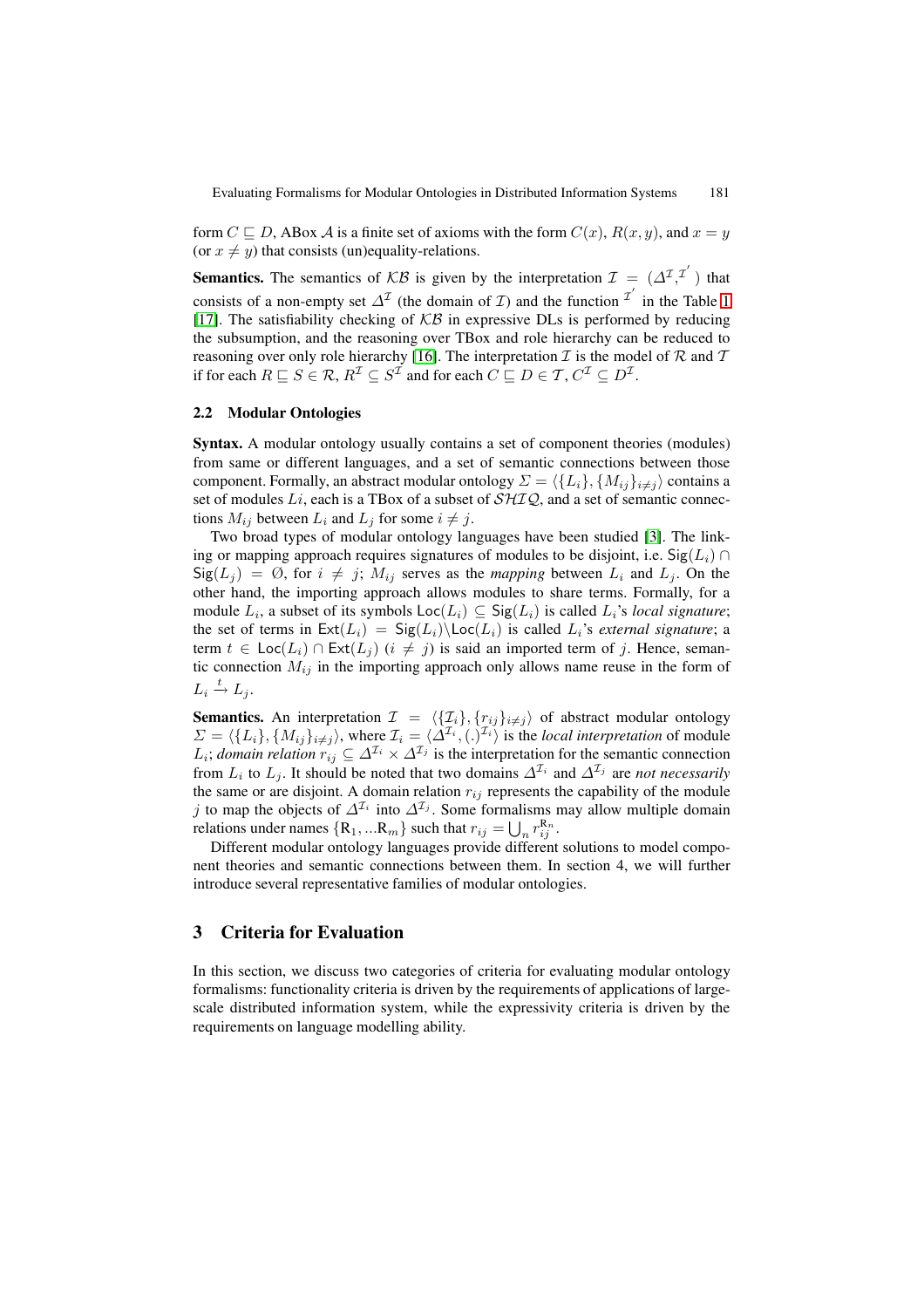#### **3.1 Functionality**

We measure language functionalities supported by different formalisms in four dimensions as we introduced in Section 1.

### **Networking**

- **–** *Encapsulation.* In the networ[ke](#page-0-0)d ontology setting, each ontology module may represent knowledge in a subset of the domain in question. Those modules are usually autonomously created and maintained, while they may also be inter-connected to form a larger knowledge base. In other words, such ontology modules can *encapsulate* knowledge sub-domains, where the local domain is a subset of the global domain. Syntactically, instead of having a single logic theory  $L$ , we may have a set of local theories  $\{L_i\}$  such that axioms will have clearly defined provenance from one of the local theory.
- **–** *Reusability (Inheritance).* Ontologies are very likely to be reused. Thus, formalisms for modular ontologies should also support managing different modules and identifying module dependencies. Formally, if module  $L_1$  reuses  $L_2$  and if a subsumption  $C \sqsubseteq D$  is entailed by  $L_2$ , such that for every model  $\mathcal{I}_2$  of  $L_2$ ,  $C^{\mathcal{I}_2} \subseteq D^{\mathcal{I}_2}$ , then we will have for every model  $\mathcal{I}_1$  of  $L_1$ ,  $C^{\mathcal{I}_1} \subseteq D^{\mathcal{I}_1}$ .

In particular, ontology modules should be also transitively reusable, that is, if a module X uses module Y, and module Y uses module  $Z$ , then apparently, module X should use module Z.

**–** *Authorization.* Many applications call for controllable access of knowledge due to copyright, privacy or safety concerns. Formalisms for modular ontologies may also support authorization features to ensure authorized creation and usage of ontology modules. For example, to enable multi-user access to ontologies, the language supported by the formalism may secure the session by explicitly defined rights for accessing or editing of each module. Formally, for certain agent, an ontology module  $L_i$  with authorization may be divided into a hidden part  $L_i^H$  and visible part  $L_i^V$ , such that there is a reasoner for  $L_i$  such that if axiom  $\alpha \in L_i^H$ , then no any combination of  $L_i^V$  and previous answers from the same reasoner will entail  $\alpha$ .

#### **Dynamics**

**–** *Networked Ontology Dynamics.* The dynamic role of networked ontologies reflects the importance of monitoring and propagating ontology changes and updating. Such a requirement is closely related to ontology evolution, while it is more focused on the identification and updating of module changes rather than managing ontology versions. Assume concept  $C$  is in ontology module  $L_1$  and concept  $D$  is in module  $L_2$ , then we have can axioms to represent that C corresponds to D by certain intermodule correspondences. The dynamics of network ontology requires the changes on C to C' should be detectable by  $L_2$  in order to preserve the global  $(L_1 \sqcup L_2)$  consistency or satisfiability by changing D change to D<sup>'</sup> if necessary [32].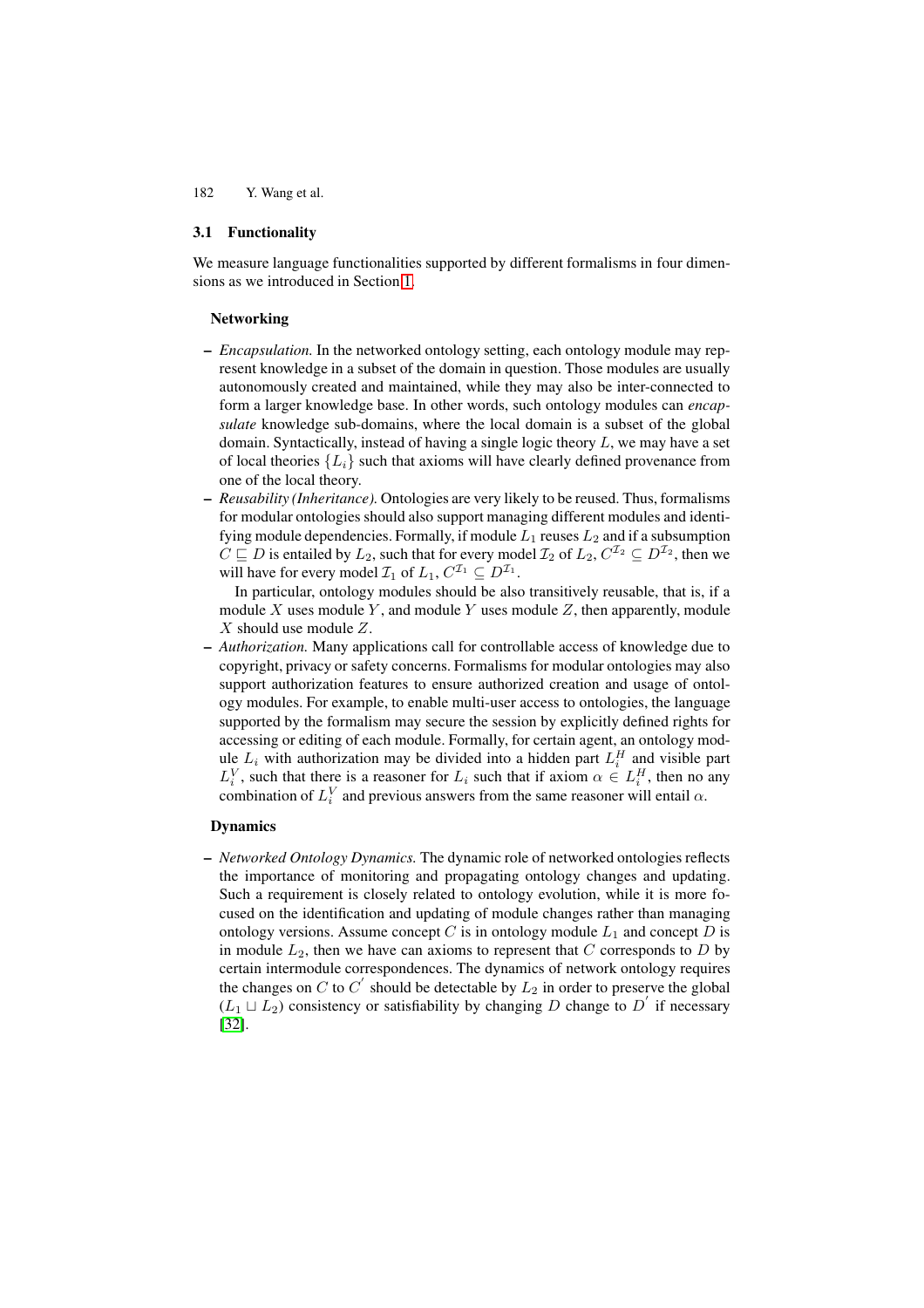#### **Distribution**

- **–** *Loose Coupling.* Modules in a modular ontology may only be loosely coupled, such that interconnections between different modules are well controlled, conflicts can be easily detected and eliminated, and communication cost in the reasoning process is minimized. On the other hand, two modules are not necessarily fully disjoint from each other. Syntactically, it can be measured by the "*connectedness*" notion [25], such that the size of axioms in mappings  $\{M_{ij}\}\$  or in component logics  ${L<sub>i</sub>}$  that contains terms from different components are minimized.
- **–** *Self-Containment.* On the other hand, ontology modules may also be semantically loosely coupled such that a module could be self-contained in the sense that reasoning [task](#page-15-3)s may be locally preformed using only local knowledge when there is no required access for knowledge in other modules. It may be measured by the supporting to the "conservative extension"[22,11] property of ontology module, such that for any module  $L_i$  and  $L_j$ , for a query  $\alpha$  in the language of  $L_i$ ,  $L_i \cup L_j \models \alpha$  iff  $L_i \models \alpha$ , i.e. the combination of logic modules will not change the internal knowledge structure of any module.

#### **Reasoning**

- **–** *Complexity and Scalability.* Processing modular ontologies is typically more challenging than reasoning with a single ontology. Thus, a desirable formalism for modular ontologies should provide reasoning procedures that are efficient and scalable to large terminologies and instance sets. For example, the formalism should be able to scale when processing large number of modular ontology that are distributed.
- **–** *Reasoning Support for Terminological and Assertional Knowledge.* A desirable feature for a modular ontology formalism is to supports both T-Box reasoning and ABox querying. Support for modular ABoxes is particularly important since our motivation applications involve knowledge that is represented in large and distributed instance sets.

#### **3.2 Expressivity**

Expressivity criteria of modular ontology formalisms include the following:

**–** *Module Correspondence.* As we mentioned in the functionality criteria, different modules may be partially coupled in their languages or interpretations. For example, an ontology module about academic department may borrow (inherit) some knowledge from another university ontology, which may be stated as:

#### DepartmentModule isInheritedFrom UniversityModule

- . **–** *Concept Subsumption.* Having subsumption relations between concepts in different modules is one of the most needed features in modular ontologies. For example, MasterStudent in a university ontology module may be a subclass of Student in the people ontology module.
- **–** *Concept Interconnection.* A concept in a module may be connected to concepts in foreign modules by roles. For example, PhDStudent in the university module may be related to the City concept from a geographic ontology module by *lives* role connection.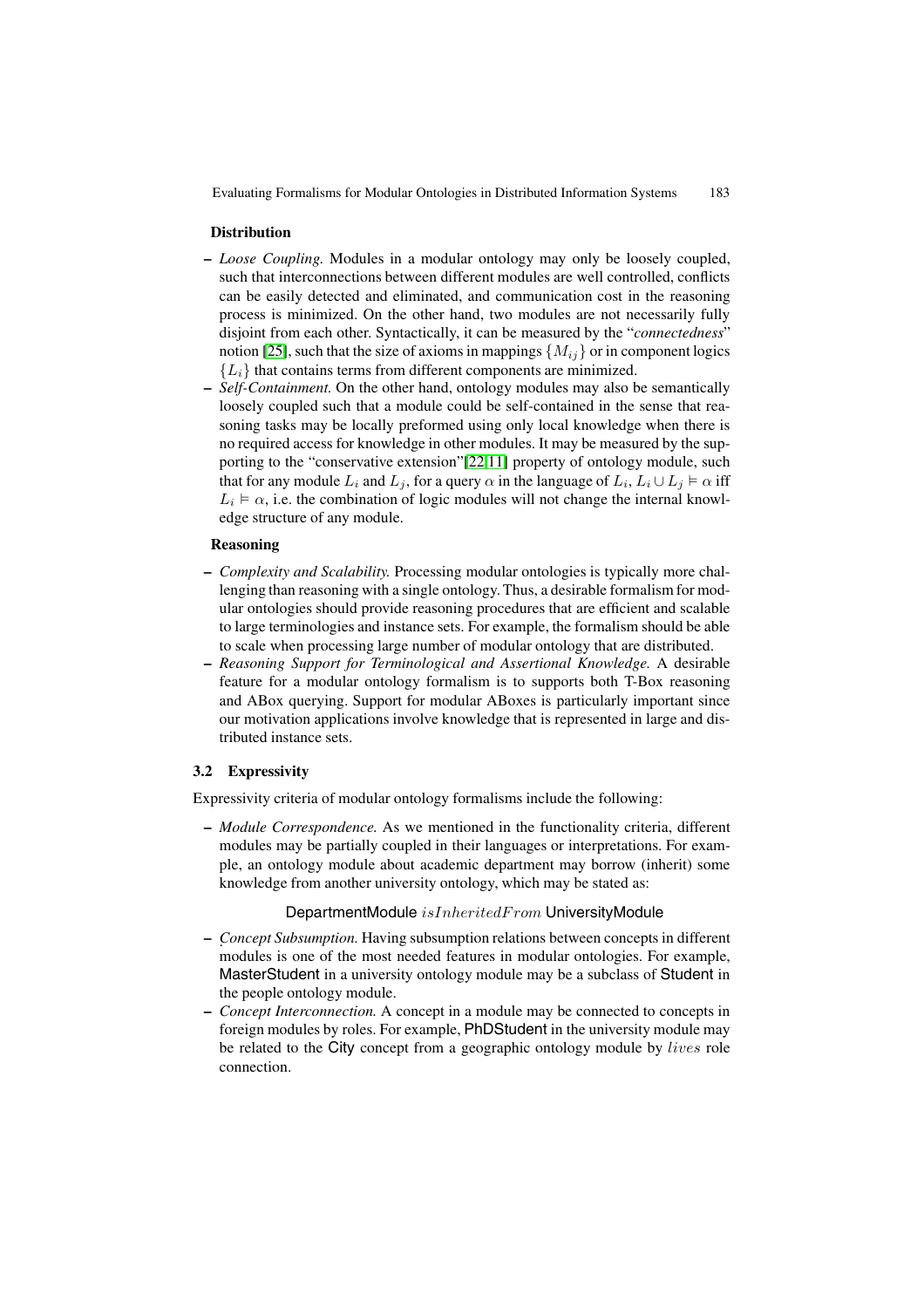- **–** *Role Subsumption.* It is used to allow the subsumption relationship between the local and the foreign role.
- **–** *Role Transitivity.* A foreign transitive role may be used in a module, e.g., the module A reuses the property biggerThan which is defined in the module B.
- **–** *Role Inversion.* It is required to specify inverse relations between local and foreign roles.
- **–** *Individual Correspondence.* It is required to specify that some individuals in one module are related to individuals in other modules.

Given the above set of criteria on language functionality and expressivity, we will analyze candidate formalisms with details in the next section. Apparently, not all applications need all of the criteria above, which are mainly driven by the FAO fishery case study setting, nevertheless we still argue that this setting can be generalized and applied to many real world distributed information systems.

# **4 Candidates of Formalisms for Modular Ontologies**

#### <span id="page-6-0"></span>**4.1 Modularization with OWL Import**

The OWL ontology language provides limited support for modularizing ontologies: an ontology document – identified via its ontology URI – can be imported by another document using the *owl:imports* statement. The semantics of this import statement is that all definitions of the imported ontology (module) are logical part of the importing ontology (module) as if they were defined in the importing ontology directly. Thus, they are forced to share a classical DL semantics, i.e., a global model semantics. It should be noted that such an importing is directed: only the importing ontology is affected by the import statement; it is also transitive: if ontology  $A$  imports ontology  $B$ , and ontology  $B$  imports ontology  $C$ , then ontology  $A$  also imports ontology  $C$ . Cyclic imports are also allowed (e.g. A *owl:imports* B, B *owl:imports* A).

Terms of the importing and imported ontology module can be related to each other using legal primitives available in OWL. Typically these relation definitions are part of the importing ontology module.The *owl:imports* functionality provides no partial importing of modules, thus it is up to the user to decide the proper level of granularity of ontology modules.

#### **4.2 Distributed Description Logics**

<span id="page-6-1"></span>Distributed Description Logics (DDL) [6] adopt a linking mechanism. In DDL, the *distributed knowledge base (D-KB),*  $\frak{D} = \langle\{L_i\}_{i\in I},\frak{B}\rangle$  *consists a set of local knowledge* bases  $\{L_i\}_{i\in j}$  and bridge rules  $\mathfrak{B}=\{\mathfrak{B}_{ij}\}_{\{i\neq j\}\in I}$  that represent the correspondences between them. The semantic linkings between modules  $L_i$  and  $L_j$  are represented by cross-module *Bridge Rules* "INTO" and ["O](#page-14-3)NTO" axioms in one of the following forms:

- **–** INTO:  $i: C \stackrel{\sqsubseteq}{\longrightarrow} j: D$ , with semantics:  $r_{ij}(C^{\mathcal{I}_i}) \subseteq D^{\mathcal{I}_j}$
- $\text{- ONTO: } i: C \stackrel{\supset}{\longrightarrow} j: D, \text{with semantics: } r_{ij}(C^{\mathcal{I}_i}) \supseteq D^{\mathcal{I}_j}$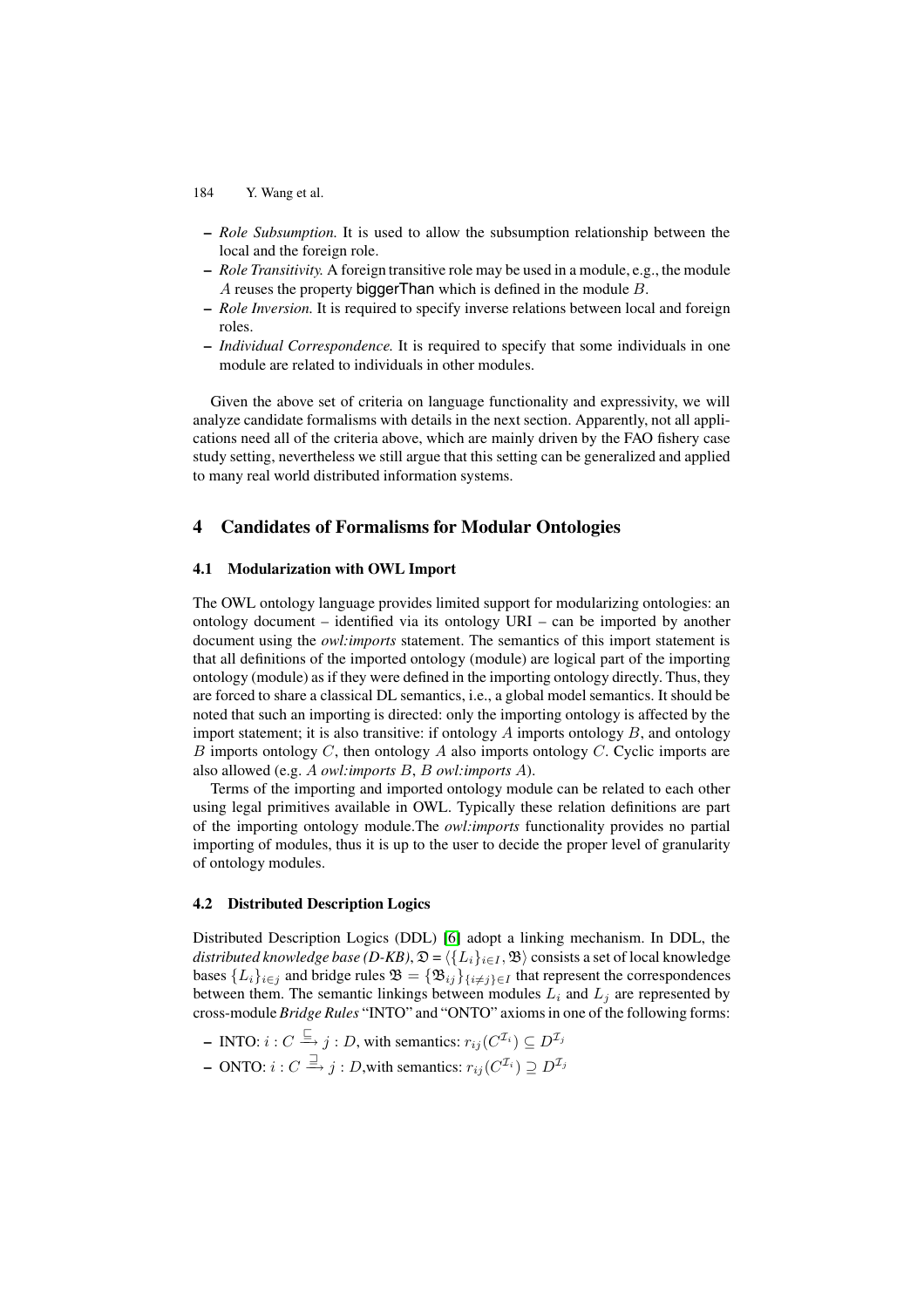where  $\mathcal{I}_i$  and  $\mathcal{I}_j$  are local interpretations of  $L_i$  and  $L_j$ , respectively,  $C, D$  are concepts,  $r_{ij}$  (called *domain relation*) is a relation that represents an interpretation of  $B_{ij}$ .

DDL bridge rules between concepts covers one of the most important scenarios in modular ontologies. They are intended to simulate concept inclusion with a special type of roles. However, a bridge rule cannot be read as concept subsumption, such as  $i : A \sqsubseteq j : B$ . Instead, it must be read as a classic DL axiom in the following way [6]:

$$
- i : A \xrightarrow{\sqsubseteq} j : B \Rightarrow (i : A) \sqsubseteq \forall R_{ij}. (j : B)
$$

$$
- i : A \xrightarrow{\sqsupseteq} j : B \Rightarrow (j : B) \sqsubseteq \exists R_{ij}. (i : A)
$$

where  $R_{ij}$  is a new role representing correspondences  $B_{ij}$  between  $L_i$  and  $L_j$ .

Such relations have semantic differences with respect to concept inclusion (interpreted in classic DLs as subset relations between concept interpretations, e.g.  $A^{L_i} \subseteq$  $B^{\mathcal{I}_j}$ ) in several ways. For example, empty domain relation  $r_{ij}$  is allowed in the original DDL proposal [6], while GCIs between satisfiable concepts enforce restrictions on non-empty interpretations. Arbitrary domain relations may not preserve concept unsatisfiability among different modules which may result in some reasoning difficulties [3]. Furthermore, while subset relations (between concept interpretations) is transitive, DDL domain relati[on](#page-14-3)s are not transitive, therefore bridge rules cannot be *transitively reused* by multiple modules. Those problems are recently recognized in several papers [2,3,34,27] and it is proposed that arbitrary domain relations should be avoided. [Fo](#page-13-2)r example, domain relations should be one-to-one [27,3] and non-empty [34].

The requirements of practical applications raised in the previous section are not fully satisfied by the expressivity of DDL. For example, inter-module role correspondences, [w](#page-13-3)[hi](#page-13-2)[ch a](#page-15-4)[re i](#page-15-5)mportant to present relations between concepts in different modules, are not supported in DDL: assume an concept PhDStude[nt](#page-15-5) i[s i](#page-13-2)ncluded in one on[tolo](#page-15-4)gy module and another concept Thesis is include in another ontology module, we cannot define PhDStudent  $\sqsubseteq \exists$ writes.Thesis in DDL, where writes is a *inter-module* role.

#### **4.3 Integrity and Change of Modular Terminologies in DDL**

Influenced by DDL semantics, Stuckenschmidt and Klein [32] adopt a view-based information integration approach to express relationships between ontology modules. In particular, in this approach ontology modules are connected by correspondences between conjunctive queries. This way of connecting modules provides a tradeoff between the simplicity of one-to-one mappings between concept na[mes](#page-15-6) and the unrestricted use of logical languages to connect different modules.

Stuckenschmidt and Klein [32] defines an ontology module – abstracted from a particular ontology language – as a triple  $M = (\mathcal{C}, \mathcal{R}, \mathcal{O})$ , where C is a set of concept definitions,  $R$  is a set of relation definitions and  $\mathcal O$  is a set of object definitions. A conjunctive query Q over an ontology module  $M = (\mathcal{C}, \mathcal{R}, \mathcal{O})$  is defined as an expression of the form  $q_1 \wedge ... \wedge q_m$ , whe[re](#page-15-6)  $q_i$  is a query term of the form  $C(x)$ ,  $R(x, y)$  or  $x = y$ ,  $C$  and  $R$  are concept and role names, respectively, and  $x$  and  $y$  are either variable or object names.

In a modular terminology it is possible to use conjunctive queries to define concepts in one module in terms of a query over another module. For this purpose, the set of concept definitions  $\mathcal C$  is divided into two disjoint sets of internally and externally defined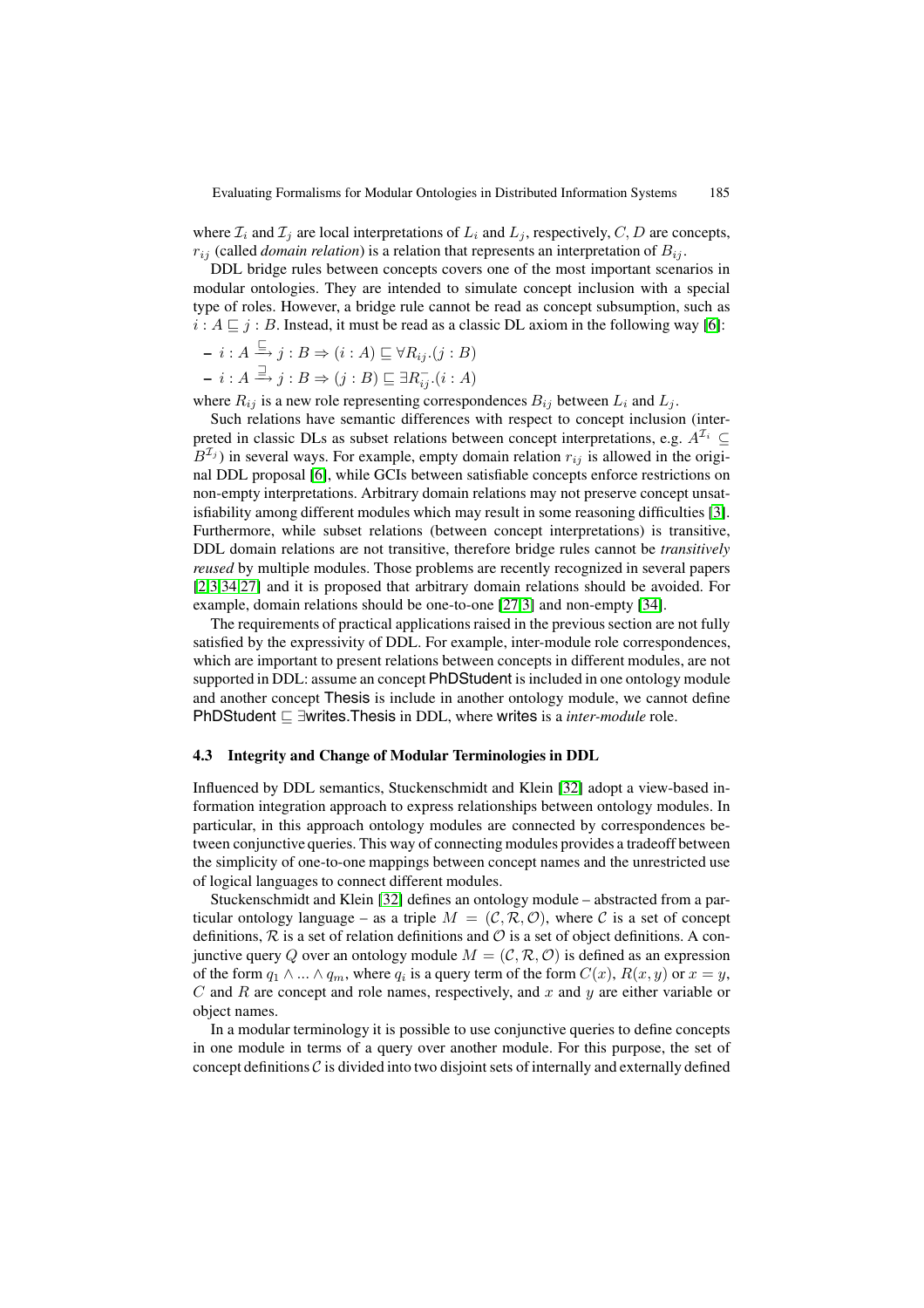concepts  $C_I$  and  $C_E$ , respectively, with  $C = C_I \cup C_E$ ,  $C_I \cap C_E = \emptyset$ . An *internal concept* definition is specified using regular description logics based concept expressions with the form of  $C \subseteq D$  or  $C \equiv D$ , where C and D are atomic and complex concepts, respectively. An *external concept* definition is an axiom of the form  $C \equiv M : Q$ , where  $M$  is a module and  $Q$  is a conjunctive query over  $M$ . It is assumed that such queries can be later reduced to complex concept descriptions using the query-rollup techniques from [19] in order to be able to rely on standard reasoning techniques. A modular ontology is then simply defined as a set of modules that are connected by external concept definitions. The semantics of these modules is defined using the notion of a distributed interpretation introduced in Section 4.2.

Although the [defi](#page-14-6)nition of a module, in its abstract form shown above, may allow arbitrary concept, relation and object definitions, only concept definitions is studied in [32]. This is due to the focus of the approach to improve terminological reasoning with modular ontologies by pre-compiling implied sub[sum](#page-6-1)ption relations. In that sense it can be seen as a restricted form of DDLs that enables improved efficiency for special TBox reasoning tasks.

#### **4.4** *E***-Connection**

While DDL allows only one type of domain relations, the  $\mathcal{E}$ -connection approach allows multiple "connections" between two modules, such as liveIn and bornIn between 2 : Fishkind and 1 : Region, where "2" and "1" stand for different modules, respectively. E-connections between DLs [20,13] divide roles into disjoint sets of *local roles* (connecting concepts in one module) and *links* (connecting inter-module concepts). Formally, given ontology modules  $\{L_i\}$ , a (one-way binary) link  $E \in \mathcal{E}_{ij}$ , where  $\mathcal{E}_{ii}$  ( $i \neq j$ ) is the set of all links from the module i to the module j, can be used to construct a concept in module  $i$ , wit[h th](#page-14-7)[e sy](#page-14-8)ntax and semantics specified as follows:

- $-$  ∃E.(j : C) : { $x \in \Delta_i$  ∃ $y \in \Delta_j$ ,  $(x, y) \in E^{\mathcal{I}}, y \in C^{\mathcal{I}}$ }
- **–** ∀E. $(j : C)$  : { $x \in \Delta_i | \forall y \in \Delta_j$ ,  $(x, y) \in E^{\mathcal{I}} \rightarrow y \in C^{\mathcal{I}}$ }}
- **−** ≤ nE.(j : C) : { $x \in \Delta_i | N({y \in \Delta_j | (x, y) \in E^\mathcal{I}}, y \in C^\mathcal{I}})$ } ≤ n}
- **−**  $\geq nE.(j : C): \{x \in \Delta_i | \mathbf{N}({y \in \Delta_j | (x, y) \in E^\mathcal{I}}, y \in C^\mathcal{I})\} \geq n\}$

where C is a concept in  $L_j$ , with interpretation  $C^{\mathcal{I}} = C^{\mathcal{I}_j}$ ;  $E^{\mathcal{I}} \subseteq \Delta^{\mathcal{I}_i} \times \Delta^{\mathcal{I}_j}$  is the interpretation of a *E*-connection *E*; and **N** is the cardinality of set;  $\mathcal{I} = \langle \{\mathcal{I}_i\}, \{E^{\mathcal{I}}\}_{E \in \mathcal{E}_{ij}}\rangle$ is an interpretation of the *E*-connected ontology,  $\mathcal{I}_i$  is the local interpretation of  $L_i$ .

Existing  $\mathcal E$ -connection proposals [20,13] has required both local languages and local domains of ontology modules to be disjoint, which lead to several difficulties:

- $\overline{\phantom{a}}$  The requirement for terminology disjointness and local domain disjointness in  $\mathcal{E}$ connections enforce strong r[estr](#page-14-7)[icti](#page-14-8)ons in some applications. For example,  $E$ -connections is not able to refine role definitions in an existing module with a new module, e.g. i: hatchedIn is less general than  $j$ : bornIn, where  $j$ : bornIn is a role in an existing module and  $i$ : hatched in is a new role extended from  $i:$  bornin.
- **–** To enforce local domain disjointness, a concept cannot be declared as subclass of another concept in a foreign module thereby ruling out the possibility of asserting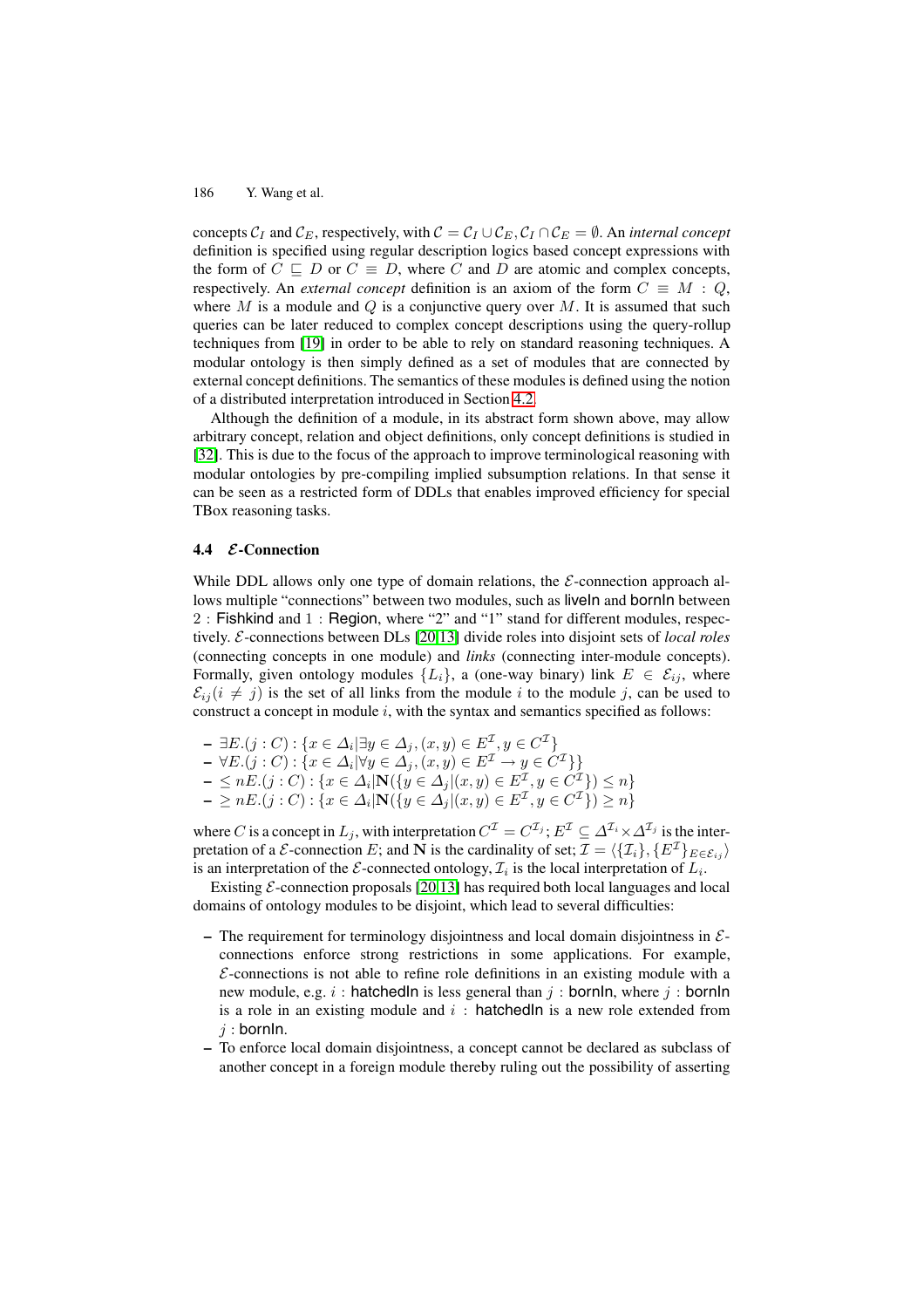inter-module subsumption and the general support for transitive usability; a property cannot be declared as sub-relation of a foreign property; neither foreign classes nor foreign properties can be instantiated; cross-module concept conjunction or disjunction are also illegal.

- $\epsilon$ -connected ontologies have difficulties to be used with OWL importing mechanism, since importing may actually "decouple" the combination and result in inconsistency [10].
- **–** E-connected ontologies do not allow a same term be used as both a link name and a local role name, nor role inclusions between links and roles, while such features are widely required in practice [10]. The "punning" approach [10], where a same name can have dif[fere](#page-14-9)nt interpretations, is rather as a syntactical sugar than a semantic solution to such problems.

#### **4.5 Package-Based Descripti[on](#page-14-9) Logics**

Package-based Description Logics (P-DL) [4], uses importing relations to connect local modules. In contrast to OWL, which forces the model of an imported ontology to be completely embedded in a global model, the P-DL importing relation is *partial* in that only commonly shared terms are interpreted in the overlapping part of local models. The semantics of P-DL is given as the fo[llo](#page-13-4)ws: the *image domain relation* between local interpretations  $\mathcal{I}_i$  and  $\mathcal{I}_j$  (of package  $P_i$  and  $P_j$ ) is  $r_{ij} \subseteq \Delta^{\mathcal{I}_i} \times \Delta^{\mathcal{I}_j}$ . P-DL domain relation is:

- **–** one-to-one: for any  $x \in \Delta_i$ , there is at most one  $y \in \Delta_i$ , such that  $(x, y) \in r_{ij}$ , and vice versa.
- **–** compositionally consistent:  $r_{ij} = r_{ik} \circ r_{jk}$ , where  $\circ$  denotes function composition. In other words, domain relations in P-DL is transitive.

P-DL provide contextualized semantics such that different packages have contextualized top concepts  $\top_i$  (for all i) instead of a universal top  $\top$ ; for any concept C,  $r_{ij}$  $(C^{I_i}) = C^{I_j}$ . Hence, axiom in a P-DL package  $P_i$  will only be interpreted in its domain  $\Delta^{\mathcal{I}_i}$ , and may be influence only the overlapped domain  $r_{ij}(\Delta^{\mathcal{I}_i}) \cap \Delta^{\mathcal{I}_j}$  of another package. Therefore, knowledge in P-DL can be reused as well as keeping its contextuality.

P-DL also supports selective knowledge sharing by associating ontology terms and axioms with "scope limitation modifiers (SLM)". A SLM controls the visibility of the corresponding term or axiom to entities on the web, in particular, to other packages. The scope limitation modifier of a term or an axiom  $t_K$  in package K is a boolean function  $f(p, t_K)$ , where p is a URI of an entity, the entity identified by p can access  $t_K$ iff  $f(p, t_K) = true$ . For example, some representative SLMs can be defined as follows:

- $\rightarrow \forall p, public(p, t) := true$ , means t is accessible everywhere.
- $\forall p, private(p, t) := (t \in p)$ , means t is visible only to its home package.

P-DL semantics ensure that distributed reasoning with a modular ontology will yield the same conclusion as that obtained by a classical reasoning process applied to an integration of the respective ontology modules [3]. Reported result in [1] only supports reasoning in P-DL as extensions of  $\text{ALC}$  TBox. Reasoning algorithms for more expressive P-DL TBox and ABox reasoning still need to be investigated.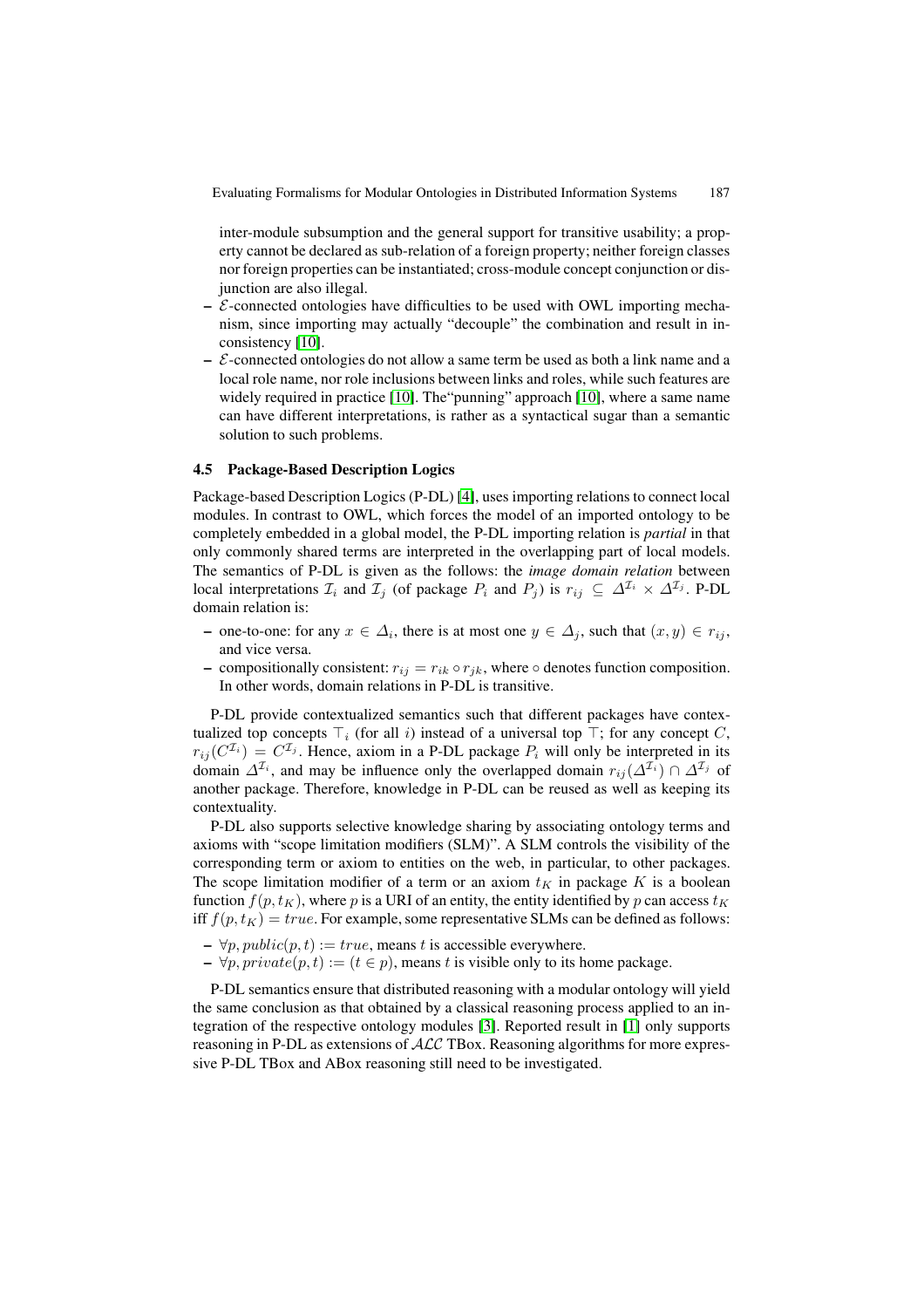# **5 Evaluation**

In this section, we first evaluate existing modular ontology formalisms, then we explain the results based on the evaluation criteria given in Section 3.

Table 2 evaluates different formalisms against the functionality requirements, and Table 3 compares the expressivity of the these formalisms. In this section, the integrity and change aspects related to modular ontologies investigated in [32] will be denoted as "DDL-IC", since it follows the semantics of DDL.

- **–** *E[nc](#page-12-0)[aps](#page-10-0)ulation.* According to our criteria, All formalisms listed above support knowledge encapsulation at different level. OWL- DL provide[s a](#page-15-6) basic *owl:import* primitive to import foreign ontologies without formal encapsulated modules, hence OWL-DL partially supports this functionality; DDL, DDL-IC,  $\mathcal{E}\text{-connection}$  and P-DL allow a large knowledge base to be represented by a set of ontology modules each capturing a subset of the domain of interest, thus provide the support for knowledge encapsulation.
- **–** *Reusability*. OWL-DL ontologies has only limited reusability, because it is difficult for users to partially reuse ontologies designed by others. DDL, DDL-IC and P-DL establish good reusability via well-defined encapsulation and their semantics also satisfy with our criteria. The reusability of  $\mathcal E$ -connection is marked with a "\*" symbol because the experiment in [26] shows for some knowledge bases,  $\mathcal{E}$ -connection is not able to generate reusable ontology modules. The lack of support for intermodule concept inclusion presents restriction in reusing  $\mathcal{E}\text{-}\text{Connection modules.}$ By combining the scope limitation and importing mechanism provided by P-DL, ontology modules may be reu[sed](#page-15-7) through selected "interface" which is similar to that of code reusing in software engineering (the "+" symbol in the Table 2 means this additional feature).
- **–** *Authorization*. Bao et.al. [4] show that it is possible to integrate authorization information with modular ontologies to guarantee the secure access, editing and reasoning with ontology modules. To the best of our knowledge, there is [no](#page-10-0) other reported formalisms support this functionality with semantics described in the criteria.

|                                                  | OWL-DL  | DDL. |      |         | DDL-IC P-DL $\mathcal E$ -Connection |
|--------------------------------------------------|---------|------|------|---------|--------------------------------------|
|                                                  |         |      |      |         |                                      |
| <b>Encapsulation</b>                             | Partial | Yes  | Yes  | Yes     | Yes                                  |
| <b>Reusability</b>                               | Fair    | Good | Good | $Good+$ | $Good*$                              |
| <b>Authorization</b>                             | No      | No   | No   | Partial | No                                   |
| <b>Ontology Dynamics</b>                         | Yes     | No   | Yes  | Unclear | Unclear                              |
| <b>Loose Coupling</b>                            | No      | Yes  | Yes  | Yes     | Yes                                  |
| <b>Self-Containment</b>                          | Partial | Yes  | Yes  | Partial | Yes                                  |
| <b>Scalability</b>                               | Low     | Fair | Fair | Fair    | Low                                  |
| <b>Reasoning Support</b> T and A T and Partial A |         |      | т    |         |                                      |

<span id="page-10-0"></span>**Table 2.** Comparison on language functionality. "T" means this formalism supports terminological (TBox) reasoning and "A" stands for the assertional (ABox) reasoning support. We refer the reader to the corresponding analysis for explanations of the "+" and "\*" symbols.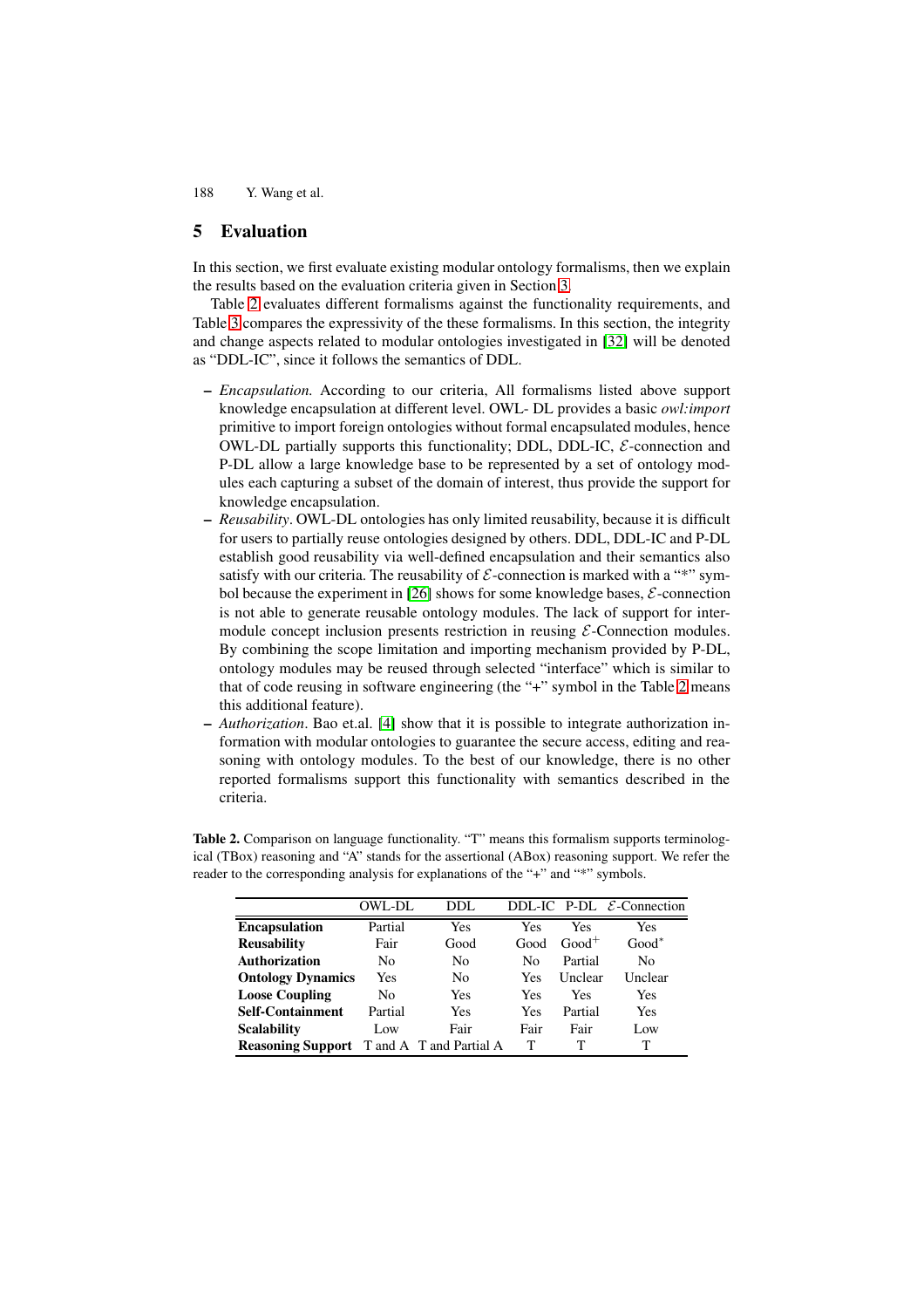Evaluating Formalisms for Modular Ontologies in Distributed Information Systems 189

- **–** *Ontology Dynamics*. There have been rich study with respect to the dynamics of OWL-DL [15], and DDL- IC developed a mechanism to monitor the changes of modular ontologies [32], but it is not clear that other formalisms support this functionality.
- **–** *Loose Coupling.* It is supported at different levels by different formalisms except for OWL-DL. [Stu](#page-14-10)ckenschmidt and colleagues explicitly argued its importance and deployment in DDL-IC [\[32](#page-15-6)].
- **–** *Self-containment*. Due to the lack of localized semantics, OWL-DL does not fully support knowledge self-containment. In particular, reasoning in an OWL ontology requires the integration of all directly or indirectly imported ontologies of the given ontology. DDL-I[C \[3](#page-15-6)2] introduces the self-containment functionality based on traditional DDL, while  $\mathcal E$ -connections requires strict separation of knowledge terminologies of ontology modules as well as their local interpretation domains [10]. P-DL can maintain the autonomy of individual modules; however, since P-DL adopts a partial sema[ntic](#page-15-6) importing approach, reasoning in a P-DL ontology may also depend on its imported ontologies. According to our arguments in Section 3, DDL, DDL-IC and  $\mathcal{E}\text{-}\text{Connection}$  provide full support to this functionality [by p](#page-14-9)reserving the local knowledge structure while combining with other foreign modules.
- **–** *Scalability*. The worst time complexity of the four formalisms studied in this paper are [all](#page-3-0) exponential [18,1,10,28] for standard reasoning tasks, thereby we mainly discuss the scalability of these formalisms in the distributed environment. DDL, DDL-IC and P-DL support reasoning in a distributed setting in which ontology modules can be kept strictly separate, thus the integration of component ontology modules is avoided t[o o](#page-14-11)[bt](#page-13-5)[ain](#page-14-9) [hig](#page-15-1)her scalability in handling large ontologies. On the other hand, the current reasoning strategy for  $\mathcal E$ -connection, which is implemented in the reasoner Pellet [31], adopts the "coloring" but not physical separation of tableaux of ontology modules, hence requires implicit ontology integration to a single location, which may deteriorate its scalability.
- **–** *Reasoning Support*. Reasoning support for OWL-DL has been successfully implemented in several highl[y op](#page-15-2)timized reasoners, such as FaCT++[35], Pellet[31] and KAON2; in particular KAON2 is optimized for reasoning with large ABoxes. DDL recently supported large ABox reasoning in a limited form [29]. Other formalisms have reported the support for TBoxes [12] only.

In the following, we explain the expressivity comparison of the f[orm](#page-15-8)alisms:

- **–** DDL-IC and P-DL define modules tha[t m](#page-14-12)ay be related to ot[her](#page-15-9) modules before the integration, while other languages do not define correspondences between modules.
- **–** All formalisms but DDL support concept interconnections across modules. OWL-DL allows arbitrarily complex relations between concepts in different ontologies (i.e. semantic connections have the same expressivity as that of the local ontology language in each module). On the other hand, other formalism restrict the expressivity of concept connections to obtain both localized semantics and decidability. DDL, DDL-IC support concept subsumptions.  $\mathcal{E}$ - connection does not allow crossmodule subsumption relationships, but allows two concepts being connected by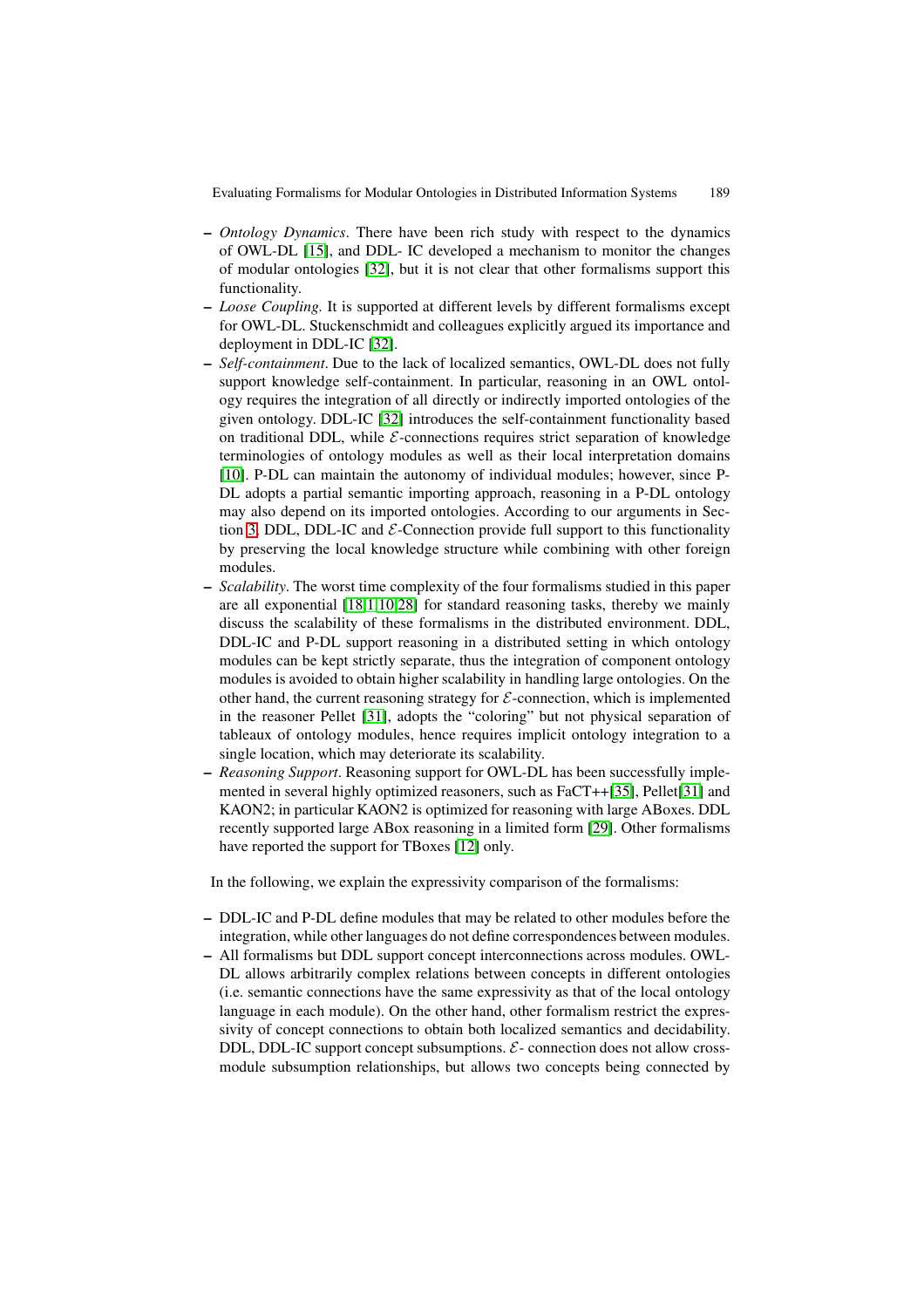<span id="page-12-0"></span>

|                                   |     |     |                 |     | OWL-DL DDL DDL-IC P-DL $\mathcal E$ -Connection |
|-----------------------------------|-----|-----|-----------------|-----|-------------------------------------------------|
| <b>Module Correspondence.</b>     | No  | No. | Partial Partial |     | No                                              |
| <b>Concept Subsumption.</b>       | Yes | Yes | Yes             | Yes | No                                              |
| <b>Concept Interconnection.</b>   | Yes | Yes | Yes             | Yes | Yes                                             |
| Role Subsumption.                 | Yes | Yes | Yes             | No  | N <sub>0</sub>                                  |
| <b>Role Transitivity.</b>         | Yes | No  | Yes             | No  | Partial                                         |
| Role Inversion.                   | Yes | Nο  | Yes             | No  | No                                              |
| <b>Individual Correspondence.</b> | Yes | Yes | Yes             | Nο  | No                                              |

**Table 3.** Comparison of expressivity

links. P-DL supports both inter-module concept subsumptions and inter-module concept connections by roles.

- **–** Role subsumption is provided by DDL [9], DDL-IC and OWL-DL. E-connection does not allow a same name being shared by links and roles, and it does not allow role inclusions between modules. Role transitivity and inversion are not supported by DDL, DDL-IC. Reported P-DL formalism [2] does not allow role name importing hence does not support inter-module [ro](#page-14-13)le subsumption, inversion and the reuse of transitive roles.
- **–** The predicate *owl:sameIndividualAs*in OWL-DL supports simple individual correspondence by predicate . Among other formal[ism](#page-13-3)s, only DDL has investigated individual correspondence between ontology modules  $[29]$ .  $\mathcal{E}$ -connections does not allow cross- module individual correspondence since local domains of ontology modules are strictly disjoint. Such a feature is also missing in reported P-DL formalism (which only allows concept importing among ontology modules). DDL-IC allows a view with no variable being defined, wh[ich](#page-15-9) may be used to establish individual correspondence between ontology modules.

# **6 Discussion**

The survey in the previous sections shows that existing formalisms may provide solutions with strength and weakness on different aspects to meet the requirement from our motivated applications, i.e. the FAO fishery case study in NeOn project.

First of all, a commonly accepted definition of "What is a good ontology module?" is still missing. It has been argued that different application scenarios may require different set of modularity requirements [21]. Secondly, an efficient and scalable reasoning approach for large ABox data is currently not well provided by existing formalisms. Thirdly, most of the existing approaches can not support trust and authorization requirements. Finally, managing the dynamics of ontologies is only supported by the approach proposed by Stuckenschmidt and co[llea](#page-14-14)gues [33], which is still missing in other modular ontology formalisms.

Existing formalisms are also limited in expressivity. Most formalisms provide means to deal with concepts in terminology knowledge. However, mechanisms to handling other ontological entities, such as roles and in[divid](#page-15-10)uals correspondences, is not supported by  $\mathcal E$ -connection or P-DL in their current forms. On the other hand, interconnections and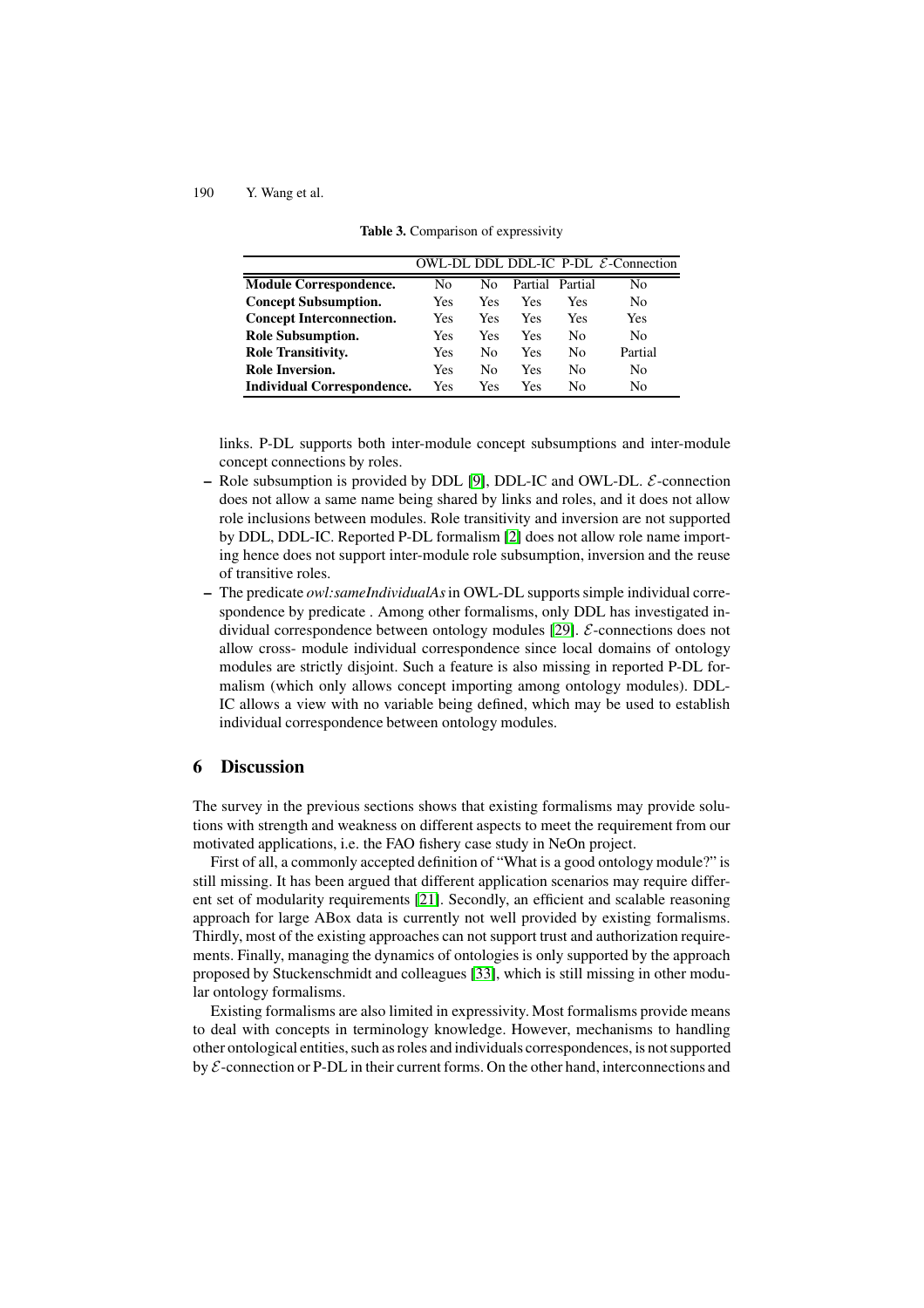relationships between modules, which is needed by many applications using modular ontologies, is currently not well-defined and lacks implementations.

Existing formalisms require further extensions, such as conservative extension [7], in order to be served as successful formalisms for modular ontologies as discussed in Section 3. Practical reasoning support for expressive formalisms for modular ontologies are also to be investigated.

# **7 C[on](#page-3-0)clusions and Future Work**

<span id="page-13-1"></span>In this paper, we studied different formalisms for modular ontologies against the requirements within the context where deploys modern semantic technologies as a novel approach for large-scale distributed information system engineering. We presented a set of formal criteria based on the requirements of a typical networked ontology applications. We then compared several formalisms for modular ontologies against these requirements.

The comparison result suggests that no existing approach can satisfactorily meet all the requirements of our networked ontology applications. Several possible extension of existing formalisms were identified and discussed.

Work in progress includes the development of a networked ontology based formalism that meets the requirements raised in the Section 3, and the efficient and scalable reasoning support for such a formalism that is able to handle both large distributed ontology terminologies and instance data sets that are contained in the large-scale distributed information systems.

## **Acknowledgments**

Research reported in this paper is partially support by the EU in the IST project NeOn (EU IST-2006-027595, http://www.neon-project.org/). We appreciate the fruitful discussion and comments from our colleagues.

### **References**

- 1. Bao, J., Caragea, D., Honavar, V.: A distributed tableau algorithm for package-based description logics. In: the 2nd International Workshop On Context Representation And Reasoning (CRR 2006), co-located with ECAI 2006 (2006)
- <span id="page-13-5"></span>2. Bao, J., Caragea, D., Honavar, V.: Modular ontologies - a formal investigation of semantics and expressivity. In: Mizoguchi, R., Shi, Z., Giunchiglia, F. (eds.) ASWC 2006. LNCS, vol. 4185, pp. 616–631. Springer, Heidelberg (2006)
- <span id="page-13-3"></span>3. Bao, J., Caragea, D., Honavar, V.: On the semantics of linking and importing in modular ontologies. In: Cruz, I., Decker, S., Allemang, D., Preist, C., Schwabe, D., Mika, P., Uschold, M., Aroyo, L. (eds.) ISWC 2006. LNCS, vol. 4273, pp. 72–86. Springer, Heidelberg (2006)
- <span id="page-13-2"></span>4. Bao, J., Caragea, D., Honavar, V.: Towards collaborative environments for ontology construction and sharing. In: International Symposium on Collaborative Technologies and Systems (CTS 2006), pp. 99–108. IEEE Press, Orlando (2006)
- <span id="page-13-4"></span><span id="page-13-0"></span>5. Berners-Lee, T., Hendler, J., Lassila, O.: The semantic web. Scientific American 284, 34–43 (2001)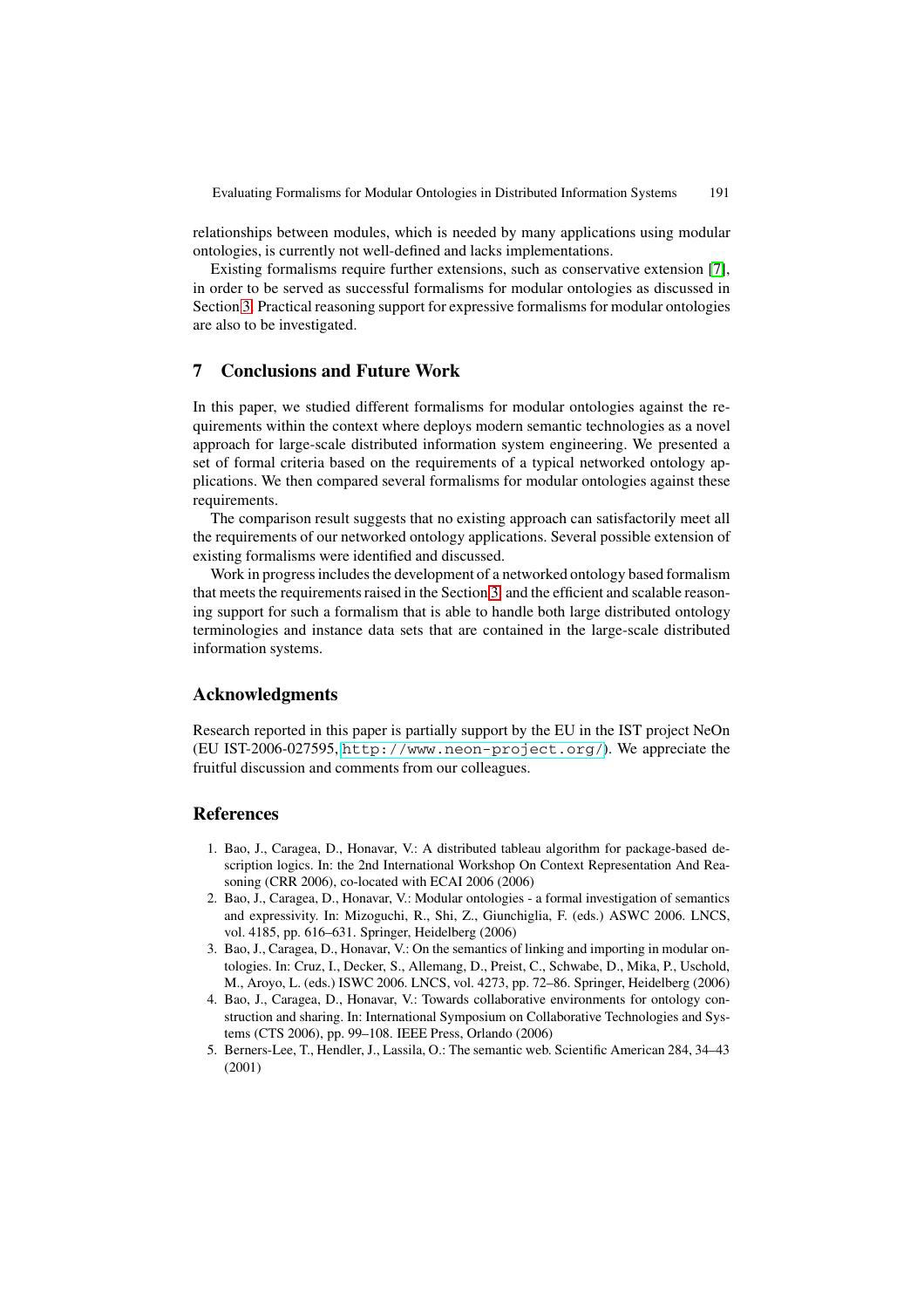- <span id="page-14-3"></span>192 Y. Wang et al.
	- 6. Borgida, A., Serafini, L.: Distributed description logics: Directed domain correspondences in federated information sources. In: OTM Federated Conference CoopIS/DOA/ODBASE. pp. 36–53 (2002)
	- 7. Cuenca Grau, B., Kazakov, Y., Horrocks, I., Sattler, U.: A logical framework for modular integration of ontologies. In: Proc. of the 20th Int. Joint Conf. on Artificial Intelligence (IJCAI 2007) (2007)
	- 8. Dzbor, M., Motta, E., Studer, R., Sure, Y., Haase, P., Gmez-Prez, A., Benjamins, R., Waterfeld, W.: Neon - lifecycle support for networked ontologies. In: Proceedings of 2nd European Workshop on the Integration of Knowledge, Semantic and Digital Media Technologies (EWIMT-2005), pp. 451–452 London, UK, IEE (2005)
	- 9. Ghidini, C., Serafini, L.: Mapping properties of heterogeneous ontologies. In: 1st International Workshop on Modular Ontologies (WoMo 2006), co-located with ISWC (2006)
- <span id="page-14-0"></span>10. Grau, B.C.: Combination and Integration of Ontologies on the Semantic Web. PhD thesis, Dpto. de Informatica, Universitat de Valencia, Spain (2005)
- <span id="page-14-13"></span>11. Grau, B.C., Horrocks, I., Kazakov, Y., Sattler, U.: A logical framework for modular integration of ontologies. In: Proceedings of IJCAI'07 (2007)
- <span id="page-14-9"></span>12. Grau, B.C., Parsia, B., Sirin, E.: Tableau algorithms for e-connections of description logics. Technical report, University of Maryland Institute for Advanced Computer Studies (UMI-ACS), TR 2004-72 (2004)
- <span id="page-14-12"></span>13. Grau, B.C., Parsia, B., Sirin, E.: Working with multiple ontologies on the semantic web. In: International Semantic Web Conference. pp. 620–634 (2004)
- 14. Haase, P., Rudolph, S., Wang, Y., Brockmans, S., Palma, R., Euzenat, J., d'Aquin, M.: D1.1.1 networked ontology model. NeOn Deliverable 1.1.1, Universität Karlsruhe, UPM, INRIA-ALPES, Open University (2007)
- <span id="page-14-8"></span><span id="page-14-1"></span>15. Haase, P., Sure, Y.: State-of-the-art on ontology evolution. Technical report, SEKT informal deliverable 3.1.1.b, Institute AIFB, University of Karlsruhe (2004)
- 16. Horrocks, I., Patel-Schneider, P.F.: Optimizing description logic subsumption. Journal of Logic and Computation 9, 267–293 (1999)
- <span id="page-14-10"></span>17. Horrocks, I., Patel-Schneider, P.F., van Harmelen, F.: From SHIQ and RDF to OWL: The making of a web ontology language. J. of Web. Semantics 1, 7–26 (2003)
- <span id="page-14-5"></span>18. Horrocks, I., Sattler, U.: A Tableaux Decision Procedure for SHOIQ. In: Proceedings of the 19th International Joint Conference on Artificial Intelligence - IJCAI'05. pp. 448–453 (2005)
- <span id="page-14-11"></span>19. Horrocks, I., Tessaris, S.: A conjunctive query language for description logic aboxes. In: Proceedings of the Seventeenth National Conference on Artificial Intelligence and Twelfth Conference on Innovative Applications of Artificial Intelligence, pp. 399–404, AAAI Press / The MIT Press (2000)
- <span id="page-14-6"></span>20. Kutz, O., Lutz, C., Wolter, F., Zakharyaschev, M.: E-connections of description logics. In: Description Logics Workshop, CEUR-WS, Vol 81 (2003)
- 21. Loebe, F.: Requirements for logical modules. In: 1st International Workshop on Modular Ontologies (WoMo 2006), co-located with ISWC (2006)
- <span id="page-14-7"></span>22. Lutz, C., Walther, D., Wolter, F.: Conservative extensions in expressive description logics. In: Proceedings of the Twentieth International Joint Conference on Artificial Intelligence IJCAI-07, AAAI Press, Stanford (2007)
- <span id="page-14-14"></span>23. McGuinness, D.L., van Harmelen, F.: OWL Web Ontology Language Overview. Technical report, World Wide Web Consortium (W3C) (2003) Internet: http://www.w3.org/TR/ owl-features/
- <span id="page-14-4"></span><span id="page-14-2"></span>24. Motik, B., Sattler, U.: A comparison of reasoning techniques for querying large description logic aboxes. In: Hermann, M., Voronkov, A. (eds.) LPAR 2006. LNCS (LNAI), vol. 4246, Springer, Heidelberg (2006)